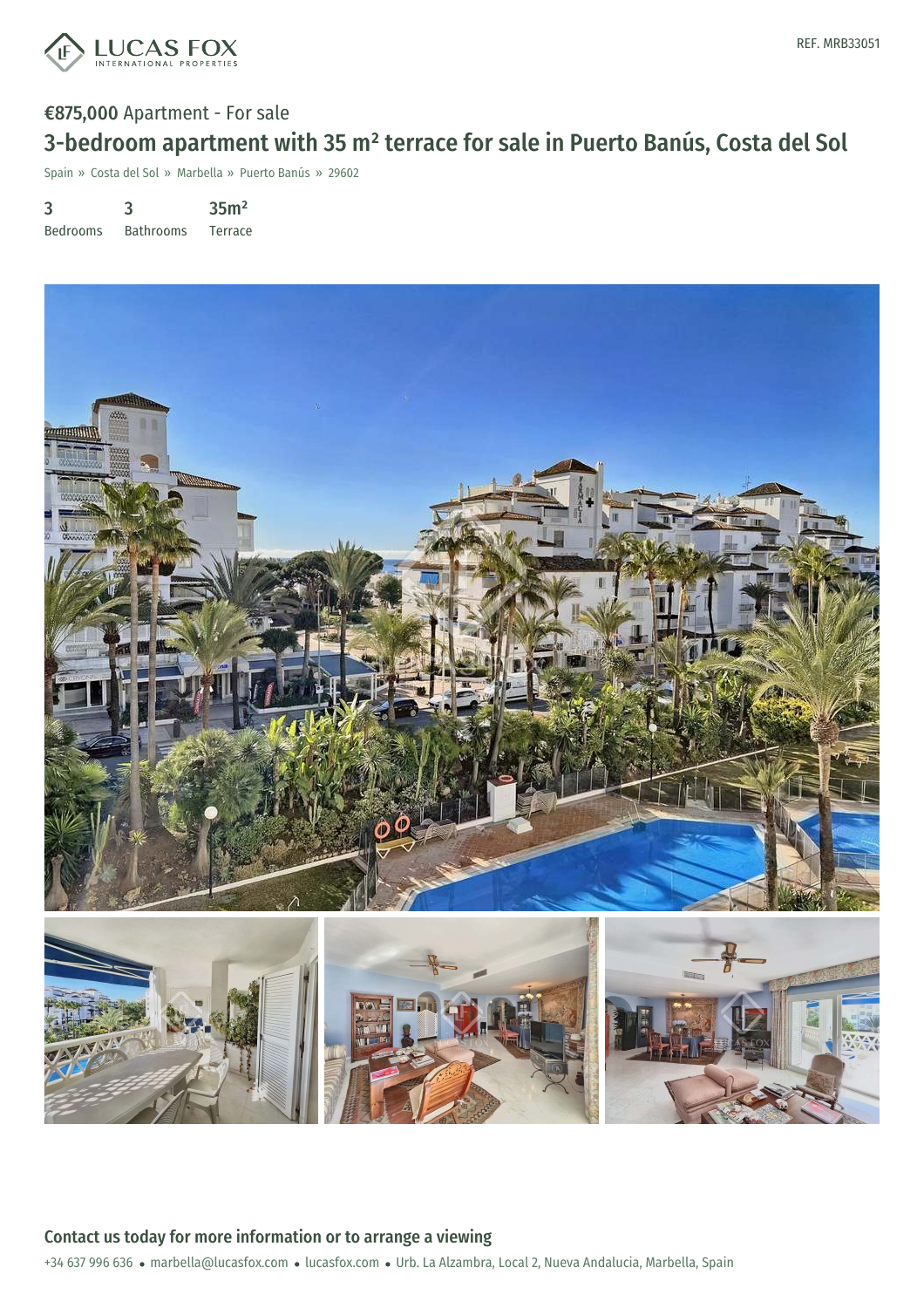

### €875,000 Apartment - For sale 3-bedroom apartment with 35 m² terrace for sale in Puerto Banús, Costa del Sol

Spain » Costa del Sol » Marbella » Puerto Banús » 29602

3 Bedrooms 3 Bathrooms 35m² Terrace

### **OVERVIEW**

### Spacious, well-maintained south-facing apartment in an excellent location. This apartment is in need of a refurbishment but has great potential.

This spacious apartment is located in the prestigious 'Playas del Duque' residence. This full-service development has 24-hour security, beautiful tropical gardens, two swimming pools and a gym.

The apartment itself has over 200 sqm of built surface area with a lovely south-West facing terrace. The apartment comprises 3 bedrooms (one with entrance to the terrace) and 3 bathrooms, a large entrance hall, fully equipped kitchen with a separate washing room, and a large living/dining room that gives entrance to the sunny terrace overlooking the gardens and even offering sea views.

Besides all this, the apartment also includes an underground parking space and a storage.

The property has amazing potential and has always been very well-maintained. With a coat of paint and some modern furniture, this apartment is ready to move into or become the most amazing holiday home.



#### [lucasfox.com/go/mrb33051](https://www.lucasfox.com/go/mrb33051)

#### Sea views, Waterfront,

Heated swimming pool, Swimming pool, Terrace, Spa, Concierge service, Gym, Private garage, Lift, Marble flooring, Natural light, Parking, Air conditioning, Balcony, Built-in wardrobes, Double glazing, Equipped Kitchen, Exterior, Heating, Interior, Near international schools, Security, Storage room, To renovate, Views